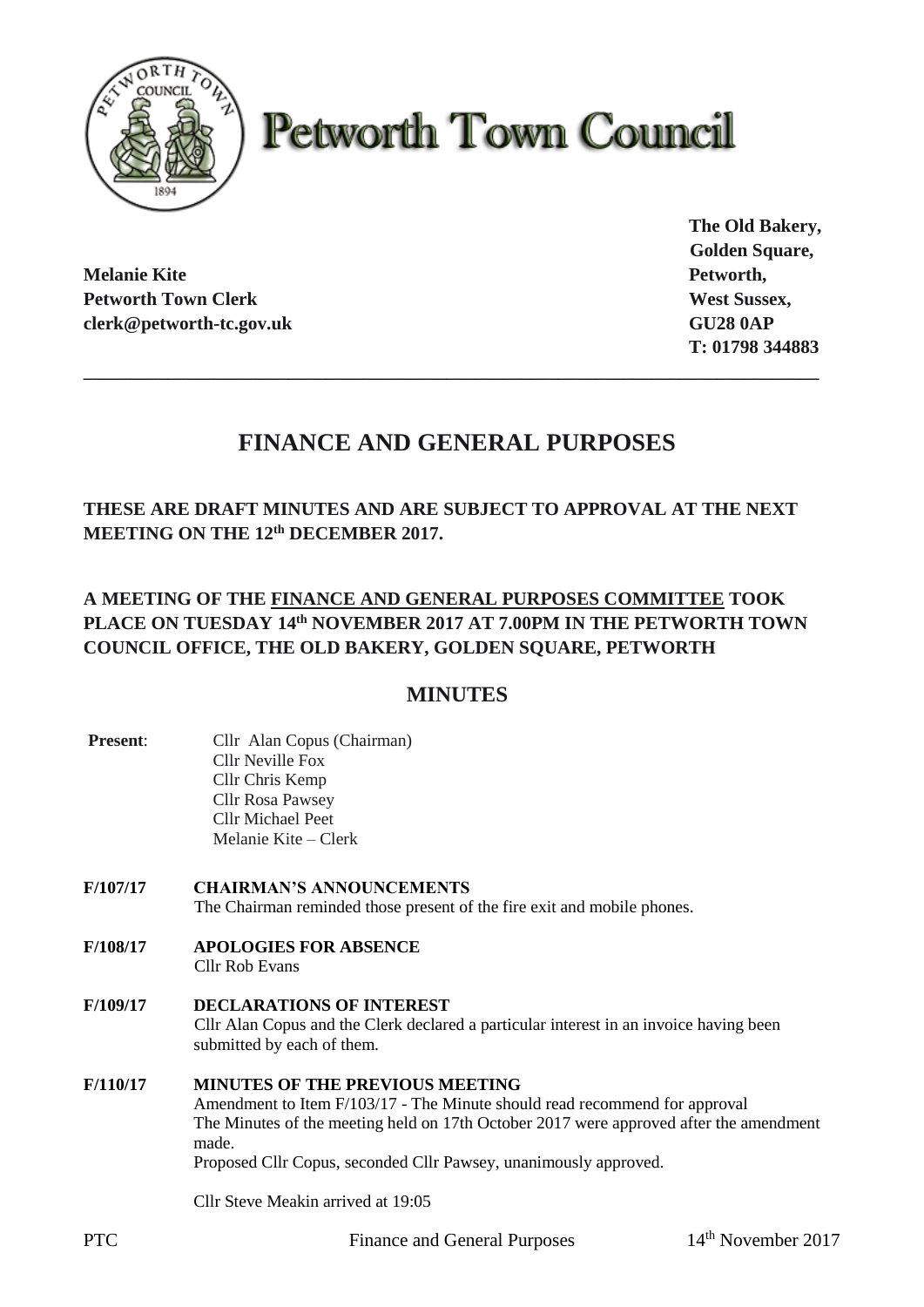#### **F/111/17 MATTERS ARISING FROM THE MINUTES**

There were no matters arising from the meeting.

Hampers Common Playground Slide

Compensation from Leconfield Estate for the damage to the slide, safety surface and seat at Hampers Common playground has still not been settled. The clerk was asked to get this resolved as soon as possible.

#### Horsham Road Cemetery

The Clerk was asked to have this as "high importance "in order that an invoice can be issued.

Transfer of Ownership of PTC Street Lights Completed. The Clerk has written to WSCC to notify it of the Council's decisions.

Following the agreement for WSCC to maintain two more street lights in Petworth the Clerk was asked to contact Mr. Tony Mccarthy to ask that the Invoice for the street lighting is amended.

VAT Reclaim

Cllr Copus still to investigate a difference between the accounts and the VAT reclaim.

Item F/103/17 - Invoice from The National Trust will be passed to the Sports Association CIC when a separate bank account in its name has been set up. The invoice is still to be sent as the completion of the CIC has not yet been finalised. An agreement on whether the CIC should pay monthly or annually, as the PTC would prefer, has to be decided.

#### **F/112/17 PUBLIC PARTICIPATION SESSION**

Adjournment of the meeting for public questions.

No members of the public were present.

Meeting re-convened

#### **F/113/17 DRAFT BUDGET 2018/2019**

No changes had been made from the last meeting.

A question on whether the Estate might increase the rent on their land was discussed. Should the rent rise the council should consider whether the rent on the allotments was adequate. Cllr Kemp explained that The Leconfield Estate are required to give us 12 months' notice of a rent revision. As this has not been received then we should assume that it will remain the same for the 2018/19 year.

Confirmation of the CDC support grant for the year still has not been received.

#### **F/114/17 ELECTRONIC PAYMENTS**

Cllr Kemp and Cllr Pawsey initialled October's bank statement transactions as correct against the suppliers' invoices.

#### **F/115/17 OCTOBER 2017 ACCOUNTS**

Cllr Copus gave an overall explanation on payments and income schedule. There were a number of large specific 'one off' payments in October which have affected cash flow. Income

|         | Annual        | Actual  |
|---------|---------------|---------|
|         | <b>Budget</b> | to date |
| Precept | 112,800       | 112.800 |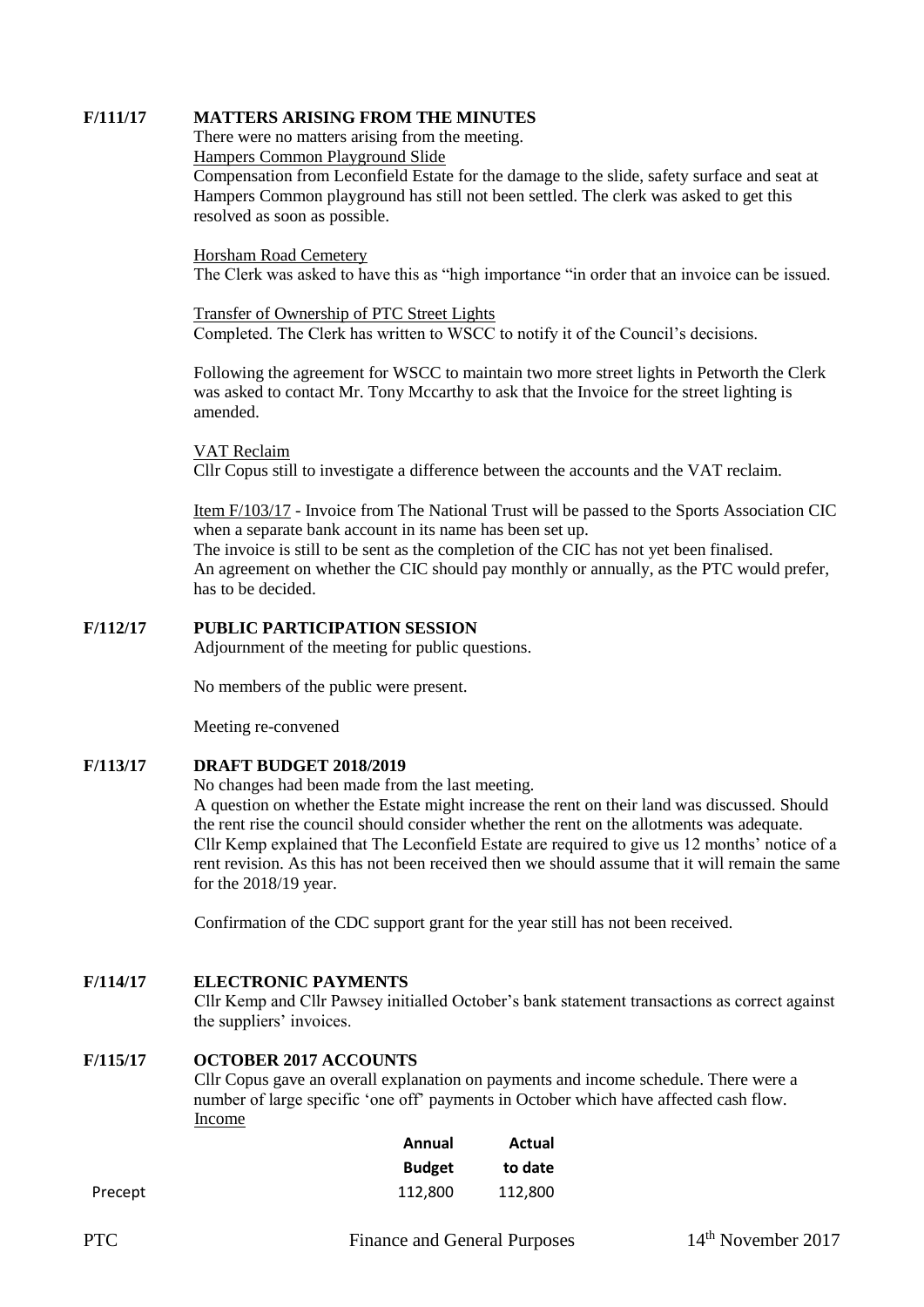| 3,345 | 3,345 |
|-------|-------|
|       |       |
| 300   | 550   |
| 15    | 2     |
| 2,400 | 774   |
| 2,500 | 2,040 |
| 5,000 | 4,991 |
|       |       |

#### **EXPENDITURE Annual Actual cash**

|                |                                    | <b>Budget</b> | to date |
|----------------|------------------------------------|---------------|---------|
| <b>Outside</b> | Grounds maintenance                |               |         |
|                | <b>Rosemary Gardens</b>            | 3000          | 1,885   |
|                | Hampers Common                     | 5000          | 3,040   |
|                | Jubilee Walk                       |               |         |
|                | Cemeteries                         | 1000          | 16,050  |
|                | Other areas                        |               | 3,755   |
|                | Rosemary Gardens Maintenance       | 800           | 0       |
|                | Hampers Common Maintenance         | 1,500         | 409     |
|                | Hampers Common Lease               | 350           | 0       |
|                | Safety checks                      | 576           | 345     |
|                | Waste & Dog Bins                   | 1,200         | 1,073   |
|                | Hanging Baskets - Maintenance      | 800           | 674     |
|                | Hanging Baskets - Watering         | 2,000         | 0       |
|                | <b>Garden Watering</b>             |               |         |
|                | Planters                           | 200           | 0       |
|                | <b>CCTV</b>                        | 5,000         | 5,000   |
|                | <b>Street Lighting</b>             | 1,800         | 1,170   |
|                | Church clock                       | 250           | 0       |
|                | <b>General Maintenance</b>         | 2,000         | 532     |
|                |                                    | 25,476        | 33,934  |
|                | <b>Allotments Lease</b>            | 1,500         | 1,500   |
|                | <b>Allotments Water</b>            | 250           | 139     |
|                | <b>Allotments Maintenance</b>      | 750           | 0       |
|                |                                    | 2,500         | 1,639   |
|                | Xmas Event - General               | 1,300         | 294     |
|                | Xmas Event - Tree pit              | 500           | U       |
|                | Xmax Event - Lighting              | 500           | 0       |
|                |                                    | 2,300         | 294     |
|                | <b>Farmers Market</b>              | 4,000         | 2,743   |
| <b>Admin</b>   |                                    |               |         |
|                | Office Rent & Service Charges      | 6,700         | 5,789   |
|                | Clerk's Salary                     | 31,000        | 631     |
|                | Clerk's pension from 1/2/2017 @ 3% | 756           | 0       |
|                | Office temp                        | 1,000         | 8,511   |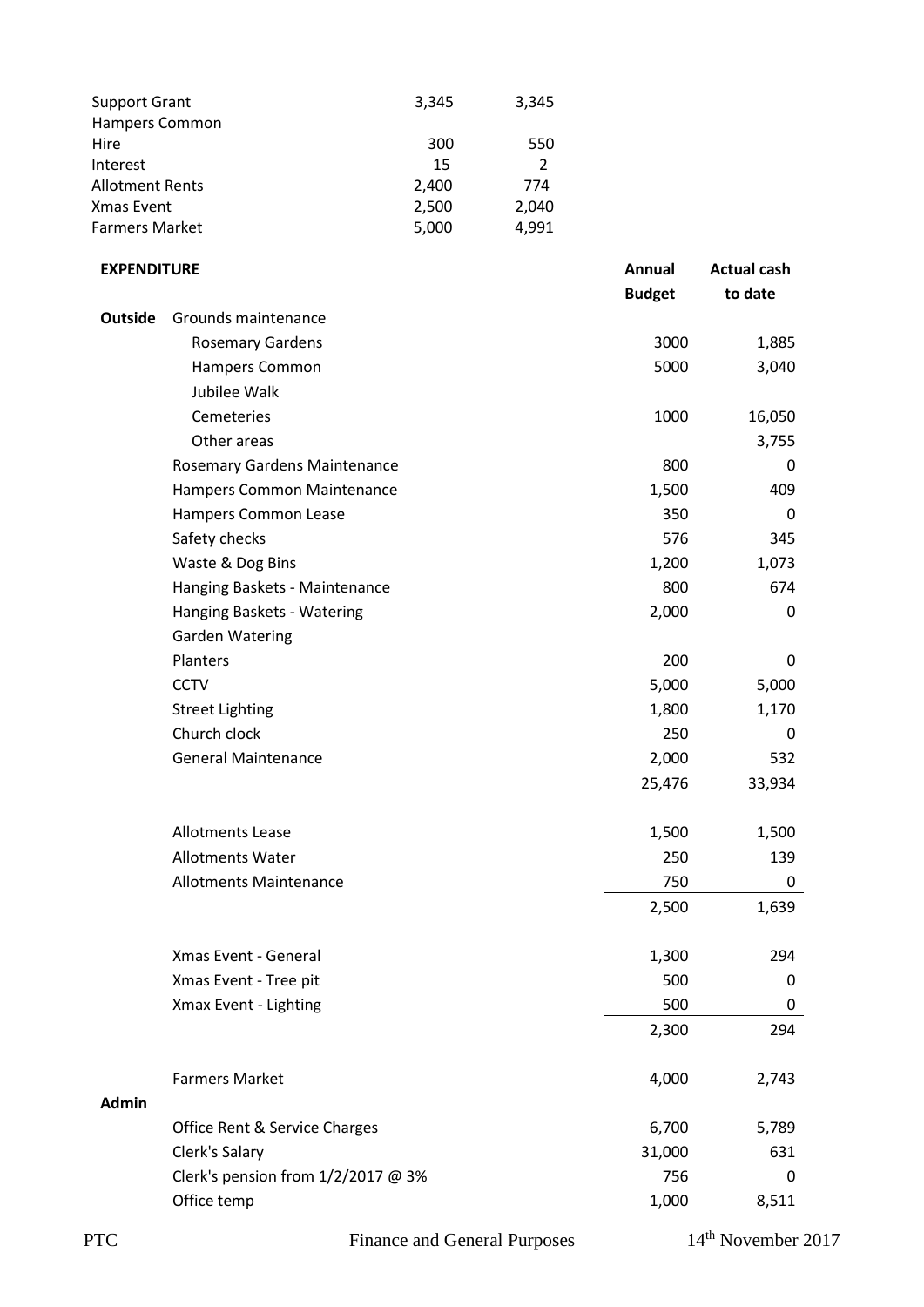|             |                                                                    | <b>Totals</b> | 126,323        | 100,902      |
|-------------|--------------------------------------------------------------------|---------------|----------------|--------------|
|             |                                                                    |               |                |              |
|             |                                                                    |               | 33,811         | 33,307       |
|             | Unallocated budget/contingency                                     |               | 2,000          | 1,476        |
|             | Petworth Sports                                                    |               |                | 1,945        |
|             | Neighbourhood Plan                                                 |               | 7,000          | 12,728       |
|             | Office redecoration                                                |               | 500            | 0            |
|             | Cemetery seat                                                      |               | 500            | 178          |
|             | Grove Lane allotment wall                                          |               | 3,500<br>4,500 | 0<br>0       |
|             | Petworth Pages contribution<br>Jubilee Walk Info Boards, Gates etc |               | 1,140          | 855          |
|             |                                                                    |               | 250            | 0            |
|             | Jubilee walk<br>Chairman's allowance                               |               | 500            | 0            |
|             | <b>Bus shelter</b>                                                 |               | 2,500          | 6,047        |
|             | Street light refurbishment                                         |               | 3,200          | 0            |
|             | War Memorial                                                       |               | 0              | 0            |
|             | works                                                              |               | 2,500          | 4,580        |
|             | Traffic consultant recommended                                     |               |                |              |
|             | Watershed work                                                     |               |                | 3,498        |
|             | Skatepark                                                          |               | 500            | 0            |
|             | Repayment of £10k loan for skatepark                               |               | 1,221          | 0            |
|             | <b>Grants Awarded</b>                                              |               | 4,000          | 2,000        |
| <b>Misc</b> |                                                                    |               |                |              |
|             |                                                                    |               | 58,236         | 28,985       |
|             | Office Water                                                       |               | 110            | 0            |
|             | Comms/IT                                                           |               | 800            | 324          |
|             | Web Site                                                           |               | 200            | 30           |
|             | <b>Training</b>                                                    |               | 1,000          | 168          |
|             | <b>Local Election</b>                                              |               | 2,000          | 0            |
|             | Repayment of £80k loan for playgrounds                             |               | 8,900          | 8,960        |
|             | Expenses/Postage                                                   |               | 120            | 146          |
|             | Office Expenditure                                                 |               | 900            | 558          |
|             | Annual meetings                                                    |               | 150            | 305          |
|             | <b>Audit Fee</b>                                                   |               | 1,000          | 720          |
|             | Insurance<br>SALC/SLCC Subscriptions/Contracts                     |               | 1,500<br>900   | 1,337<br>868 |
|             | <b>HR Consultancy</b>                                              |               | 1,200          | 638          |
|             |                                                                    |               |                |              |

**F/116/17 BANK RECONCILIATION AS AT END OCTOBER 2017** Balances as of 31st October 2017.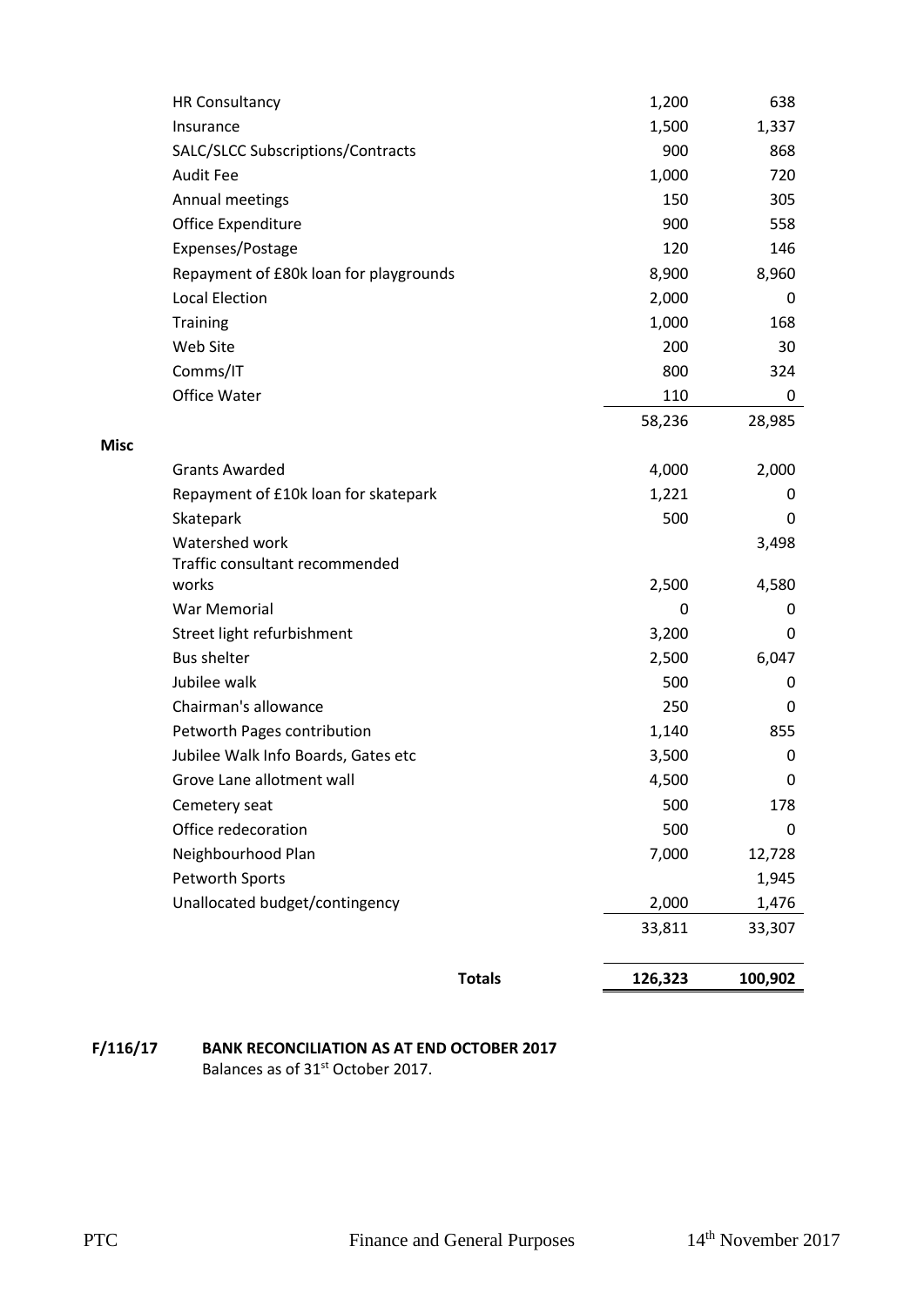| <b>BALANCE SHEET</b>                     |            |                        |            |
|------------------------------------------|------------|------------------------|------------|
| Reserve at 1 April 2017 - general        | 27,336     | Nat West balances at   | 31/10/2017 |
| Reserve at 1 April 2017 - for allotments | 1,369      | <b>Current Account</b> | 8,250.76   |
| Reserve at 1 April 2017 - for FM         | 3,122      | Deposit Account        | 42,113.22  |
| Reserve at 1 April 2017 - for Playparks  | $-5,923$   |                        |            |
| Reserve at 1 April 2017 - for Bus shelt  | 3,000      |                        |            |
| Less: Recoverable VAT 2015/16            | 669        |                        |            |
| Less: Recoverable VAT 2016/17            | $-1,011$   |                        |            |
| Less: Recoverable VAT 2107/18            | $-8,946$   |                        |            |
| Plus: income                             | 131,650    |                        |            |
| Less: expenditure                        | $-100,902$ |                        |            |
|                                          |            |                        |            |
| Balance a 31/10/2017                     | 50,363.98  |                        | 50,363.98  |

#### **F/117/17 INVOICES FOR APPROVAL**

| Cllr Alan Copus              | 71.60    | 11.93 | 59.67    | <b>Christmas Decorations</b> |
|------------------------------|----------|-------|----------|------------------------------|
| Cllr Alan Copus              | 25.00    |       | 25.00    | <b>Small Claims Court</b>    |
| <b>HJS Land Services</b>     | 2,450.00 |       | 2,450.00 | Ground maintenance           |
| Mrs T. Stephens              | 82.51    | 13.75 | 68.76    | <b>Christmas Event</b>       |
| <b>Austens Hardware</b>      | 19.68    | 0.63  | 19.05    | <b>Cleaning Items</b>        |
| Harsha Desai                 | 50.00    |       | 50.00    | <b>Farmers Market</b>        |
| Datacenta                    | 60.00    | 10.00 | 50.00    | Hosting                      |
| <b>Wicksteed Playgrounds</b> | 211.20   | 35.20 | 176.00   | Playground Inspection        |
| Reed                         | 175.78   | 29.30 | 146.48   | Office temp                  |
| Reed                         | 117.18   | 19.53 | 97.65    | Office temp                  |
| Steeple                      | 192.00   | 32.00 | 160.00   | 4 x Road Closure signs       |
| <b>Krokus</b>                | 30.00    |       | 30.00    | Bus shelter cleaning         |
| <b>Melanie Kite</b>          | 21.00    |       | 21.00    | <b>CDC</b>                   |
| <b>Melanie Kite</b>          | 32.80    | 5.47  | 38.27    | Cable ties Online            |
| <b>Melanie Kite</b>          | 2.6      |       | 2.6      | Chichester car parking       |
| <b>Leconfield Estates</b>    | 71.57    |       | 71.57    | Water for allotments         |
| <b>Business Stream</b>       | 46.51    |       | 46.51    | <b>Water Office</b>          |
| Cllr Alan Copus              | 24.99    |       | 24.99    | <b>Christmas Decorations</b> |
| Lavant Workwear              | 137.04   | 22.84 | 114.20   | Hi Visability Jackets        |
| <b>Sussex Local</b>          | 24.02    | 4.02  | 20.00    | Advertising                  |
| <b>SSE</b>                   | 42.42    |       |          | Unmetered electricity        |
| <b>BT Business</b>           | 70.88    | 11.81 | 59.07    | Telephone & broadband        |
| Leesas Not Just Alpines      | 58.04    |       | 58.04    | <b>Farmers Market</b>        |
| Carrington & Associates      | 70.40    | 8.40  | 62.00    | Petworth Park Sports, CIC    |
| Royal British Legion         | 50.00    |       | 50.00    | Poppy wreath                 |

The invoices due for payment were reviewed and agreed to be recommended to Council for Payment.

| F/118/17      | <b>RECEIPTS</b> |                      |
|---------------|-----------------|----------------------|
| Lucy Bradshaw |                 | 60.00 Xmas Event     |
| LRD Marmalade |                 | 35.00 Farmers Market |
| <b>Noble</b>  |                 | 35.00 Farmers Market |

PTC Finance and General Purposes 14<sup>th</sup> November 2017